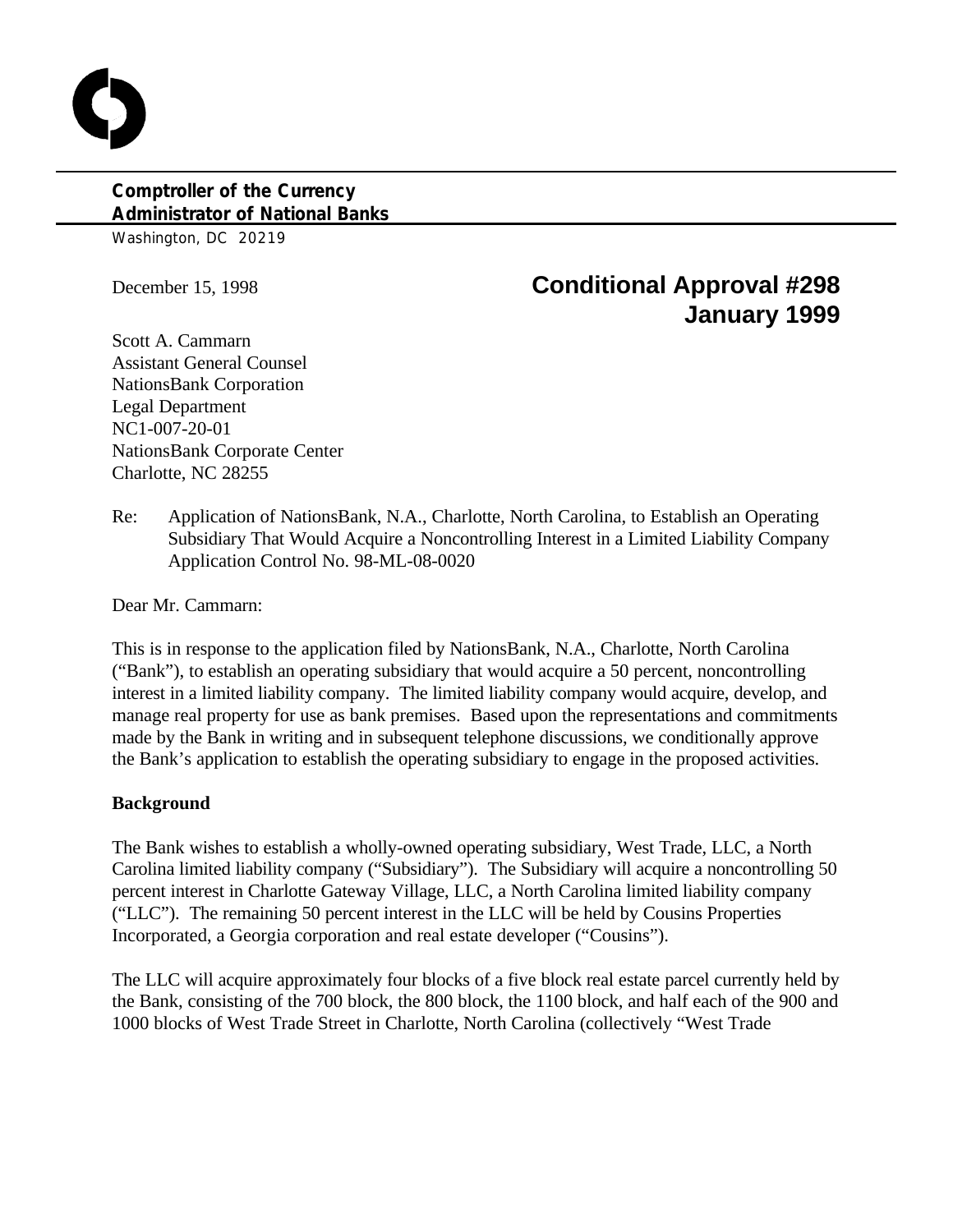Property").<sup>1</sup> The West Trade Property is located near the Bank's main office location and other Bank or holding company corporate facilities.

The LLC's acquisition and development costs are estimated at approximately \$200 million. Approximately 90 percent of the LLC's funding is expected to consist of an interim construction loan from the Bank to the LLC. The remaining funding will consist of capital contributed, in equal amounts, by the Subsidiary and Cousins. Upon completion of the development, the interim construction loan by the Bank to the LLC will be repaid through the private placement of longterm notes issued by the LLC.

On the West Trade Property, the LLC will develop a complex of office buildings and parking facilities (collectively "Complex"). The Complex will include three mid-rise office buildings containing up to 900,000 square feet of office space (including a data processing and software development center), two employee parking garages for more than 2,000 vehicles each, and employee food service and related facilities.<sup>2</sup> Upon completion of the Complex, the Bank will lease the entire four block facility from the LLC for a 15-year term, with four five-year options to renew the master lease in whole or in part, and will occupy a substantial portion of the Complex.<sup>3</sup>

The Subsidiary and Cousins will jointly oversee the affairs of the LLC. Cousins will be designated as the Administrative Member, responsible for the day-to-day management and operations of the LLC. The proposed LLC Operating Agreement ("Operating Agreement") will provide that: (1) the LLC will engage only in activities that are permissible for national banks; (2) the Subsidiary will have the power to veto any action that would result in the LLC engaging in activities not authorized for national banks; and (3) admission of new members to the LLC will be restricted to affiliated companies of the Bank or Cousins or transferees that have been approved by both the Subsidiary and Cousins.

<sup>3</sup> The Bank has represented that it will initially occupy at least 75 percent of the proposed complex, with Bank-dedicated service providers occupying approximately an additional 15 percent. As the Bank's facilities needs change, its usage of the total space may vary. As a result, the Bank may sublet portions of the complex to third parties. At all times, however, the Bank will occupy a substantial portion of each office building in the Complex.

 $<sup>1</sup>$  The Bank previously acquired and currently holds the five block parcel for its future expansion</sup> needs under the authority of 12 U.S.C. § 29(First) and Interpretive Ruling 7.1000(a)(2)(ii), 12 C.F.R. § 7.1000(a)(2)(ii) (future expansion real estate). The Bank will continue to hold the two half-block parcels not conveyed to the LLC.

 $2$  It is anticipated that a portion of the 700 block of West Trade Street, adjoining three sides of the parking garage, will be immediately sold by the LLC to a third party prior to the LLC's significant development of the remaining property. The third party will then develop this portion of the 700 block into residential units. This portion of the 700 block will not be owned or managed by the LLC, the Bank, or its affiliates. To accomodate the parking needs of the residential tenants, a portion of the parking spaces located in the employees garage would be allocated to these tenants.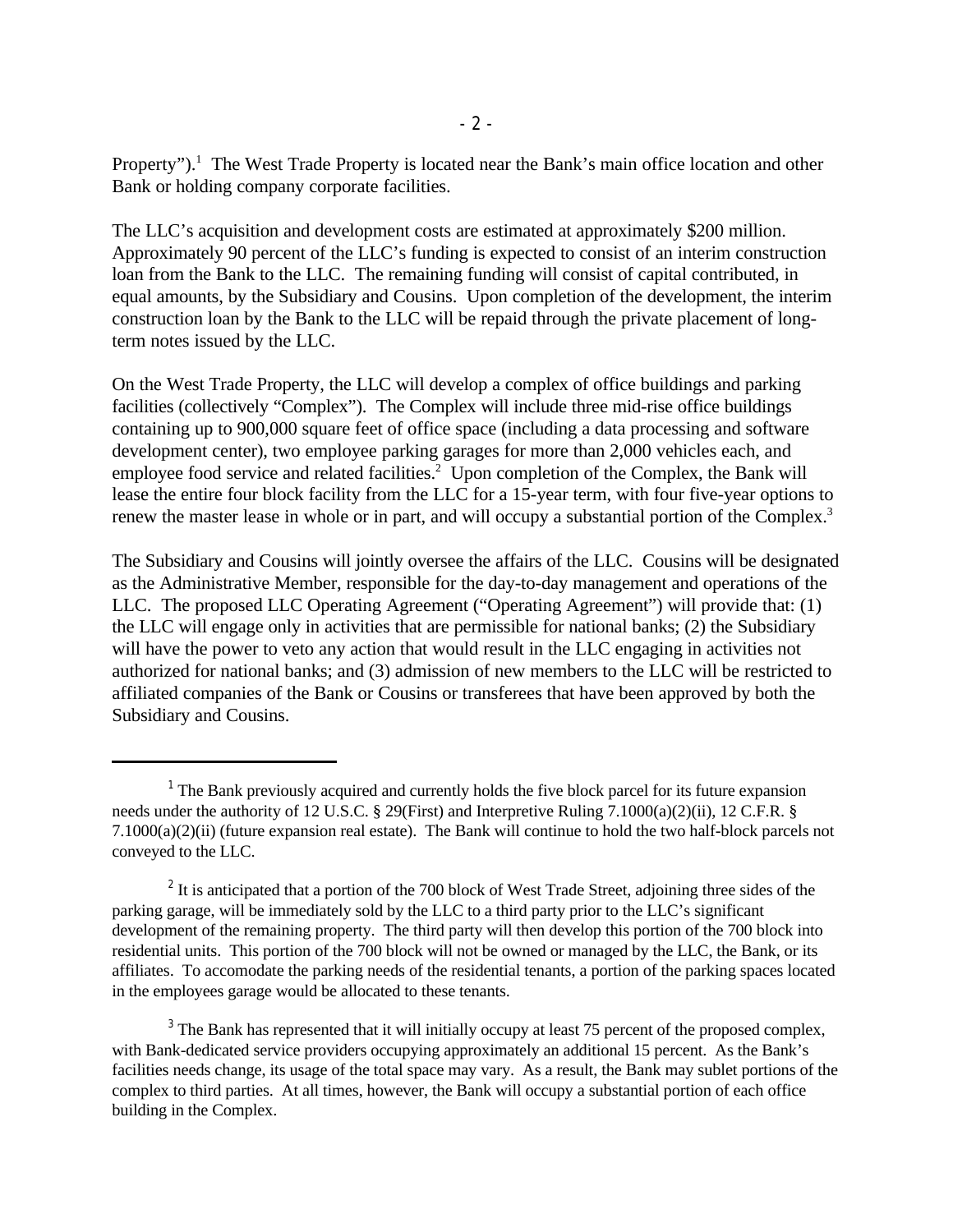#### **Analysis**

#### **I. Establishment of Operating Subsidiary and Investment in LLC**

A national bank may establish an operating subsidiary to engage in activities that are part of, or incidental to, the business of banking and other activities permissible for national banks under other statutory authority. 12 C.F.R.  $\S$  5.34(d)(1).

A national bank's authority to own real estate is governed by 12 U.S.C. § 29. Section 29(First) provides that a national bank may purchase, hold, and convey such real estate "as shall be necessary for its accomodation in the transaction of its business." Real estate necessary for the accommodation of a bank's business includes parking facilities and other property for the use of bank officers, employees, or customers. 12 C.F.R. § 7.1000(a)(2)(iii) & (v). Because a national bank may acquire, develop, and hold property for bank premises and include parking garages and employee service facilities on the property, the Subsidiary may acquire and develop the West Trade Property as bank premises. Therefore the Bank may establish the Subsidiary pursuant to 12 C.F.R. § 5.34.

A second issue presented by your application concerns the authority of a national bank to hold- indirectly through an operating subsidiary--a noncontrolling interest in an LLC. A number of recent OCC Letters have analyzed the authority of national banks, either directly or through their subsidiaries, to own a noncontrolling interest in a limited liability company.<sup>4</sup> These letters each concluded that the ownership of such an interest is permissible provided four standards are satisfied. $5$  They are:

- (1) The activities of the entity or enterprise must be limited to activities that are part of, or incidental to, the business of banking.
- (2) The bank must be able to prevent the enterprise from engaging in activities which are impermissible for national banks or be able to withdraw its investment.
- (3) The bank's loss exposure must be limited, as a legal and accounting matter, and the bank must not have open-ended liability for the obligations of the enterprise.

*See e.g.*, Interpretive Letter No. 778 (Mar. 20, 1997), *reprinted in* [1997 Transfer Binder] Fed. <sup>4</sup> Banking L. Rep. (CCH) ¶ 81-205; Interpretive Letter No. 732 (May 10, 1996), *reprinted in* [1995-1996 Transfer Binder] Fed. Banking L. Rep. (CCH) ¶ 81-049; Interpretive Letter No. 705 (Oct. 25, 1995), *reprinted in* [1995-1996 Transfer Binder] Fed. Banking L. Rep. ¶ 81-020.

<sup>&</sup>lt;sup>5</sup> See also 12 C.F.R. § 5.36(b). National banks are permitted to make various types of equity investments pursuant to § 12 U.S.C. 24(Seventh) and other statutes.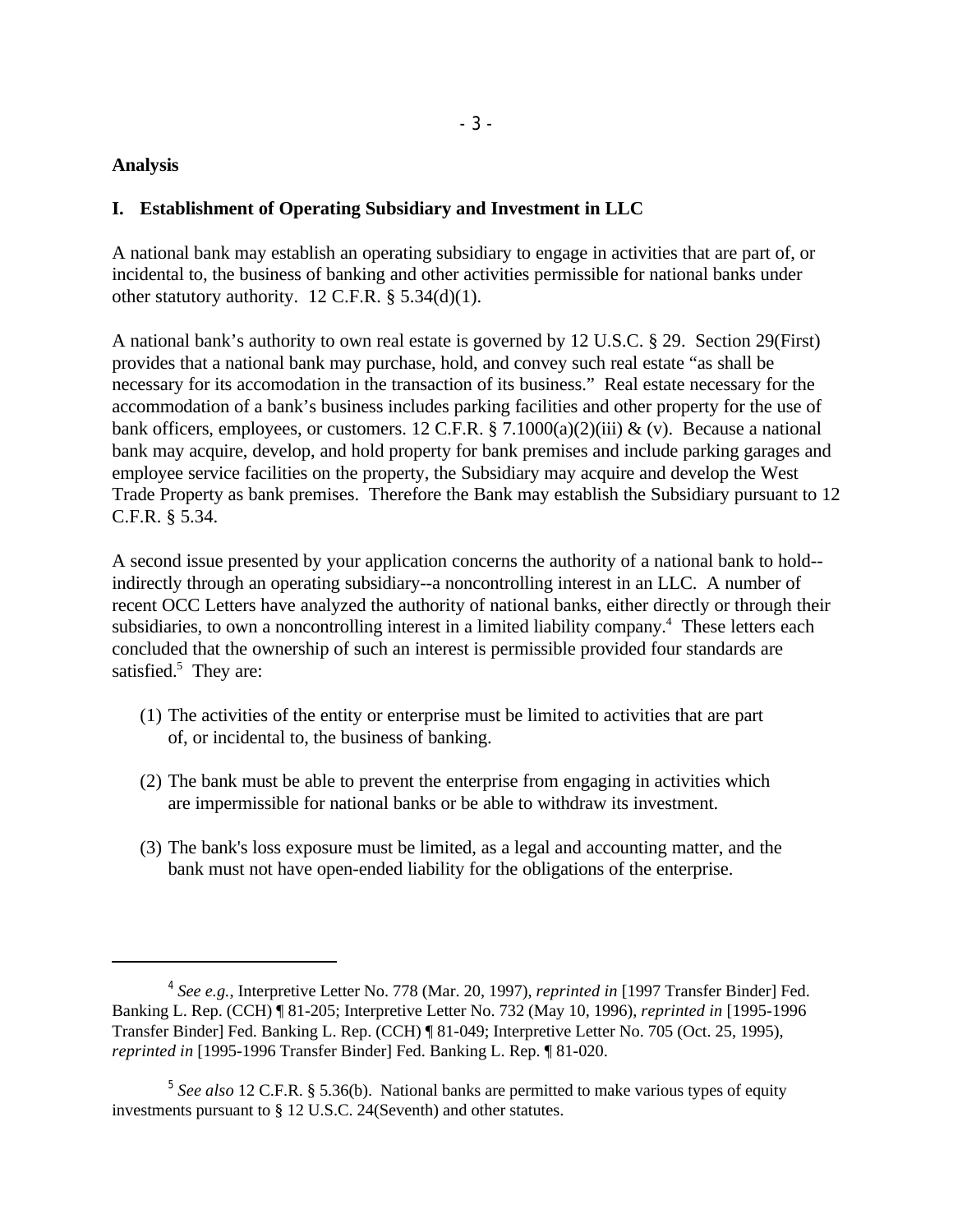(4) The investment must be convenient or useful to the bank in carrying out its business and not a mere passive investment unrelated to that bank's banking business.

Applying these four standards to the facts presented, I conclude, as discussed below, that the Bank's proposal satisfies these standards.

1. The activities of the enterprise in which the investment is made must be limited to activities that are part of, or incidental to, the business of banking.

The proposed activities of the LLC are legally permissible under 12 U.S.C. § 29(First) and 12 U.S.C. § 24(Seventh). As discussed above, a national bank may acquire, develop, and hold property for bank premises and include parking garages and employee service facilities on the property. Therefore, the LLC may acquire from the Bank and develop the West Trade Property.

2. The bank must be able to prevent the enterprise from engaging in activities that do not meet the foregoing standard, or be able to withdraw its investment

This is an obvious corollary to the first standard. It is not sufficient that the LLC's activities are permissible at the time of the Subsidiary's initial investment. They must also remain permissible for as long as the Subsidiary retains a membership interest in the LLC.

Several provisions in the proposed Operating Agreement are designed to satisfy the requirement that the Subsidiary will participate as an owner of the LLC only so long as the LLC's activities remain part of, or incidental to, the business of banking. The Operating Agreement explicitly provides that the LLC "shall engage solely in activities that are permissible for national banks ..." Operating Agreement, § 2.12. Furthermore, the Subsidiary will have the power to veto any action that would result in the LLC engaging in activities not authorized for national banks. *Id.* As a result, the Bank, through the Subsidiary, will be able on an on-going basis to prevent the LLC from engaging in new activities that are not part of, or incidental to, the business of banking. Thus, this standard is met.

- 3. The bank's loss exposure must be limited, as a legal and accounting matter, and the bank must not have open-ended liability for the obligations of the enterprise.
	- a. Loss exposure from a legal standpoint

A primary concern of the OCC is that national banks not be subjected to undue risk. Where an investing bank will not control the operations of the entity in which the bank holds an interest, it is important that a national bank's investment not expose it to unlimited liability. First, the Bank's interest in the LLC will be owned through the Subsidiary. The Bank, therefore, will be insulated from any potential liability for the acts of the LLC through the "corporate veil" of the Subsidiary. *See* 1 William M. Fletcher, Fletcher Cyclopedia of the Law of Private Corporations 25 (perm. ed.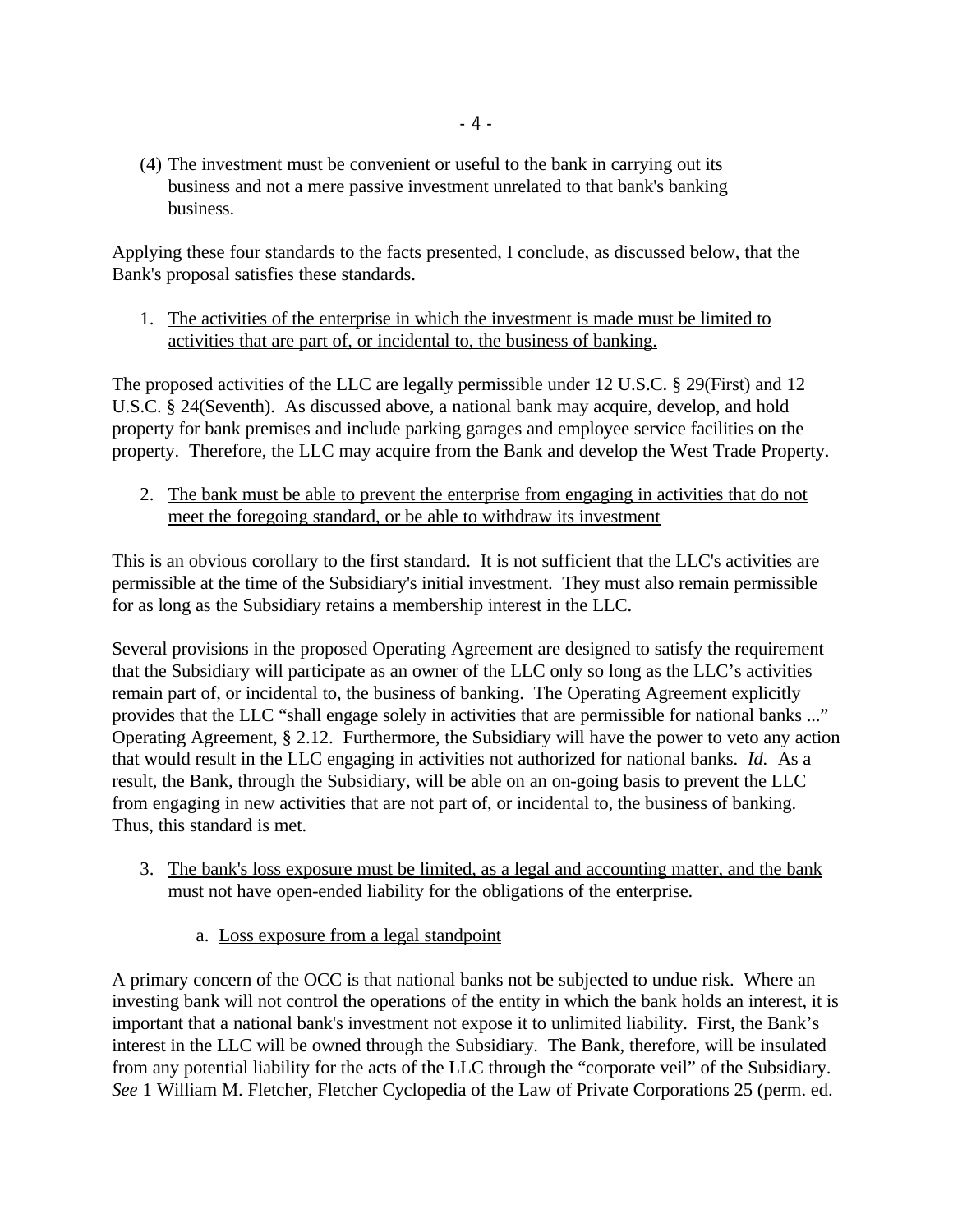rev. vol. 1990). Additionally, as a legal matter, investors in a North Carolina limited liability company will not incur liability with respect to the liabilities or obligations of the limited liability company solely by reason of being a member or manager of the limited liability company. N.C. Gen. Stat. § 57C-3-30 (1997). Thus, the Bank's loss exposure for the liabilities of the LLC will be limited.

#### b. Loss exposure from an accounting standpoint

In assessing a bank's loss exposure as an accounting matter, the OCC has previously noted that the appropriate accounting treatment for a bank's 20-50 percent ownership share of investment in a limited liability company is to report it as an unconsolidated entity under the equity method of accounting. Under this method, unless the bank has guaranteed any of the liabilities of the entity or has other financial obligations to the entity, losses are generally limited to the amount of the investment, including loans and other advances shown on the investor's books. *See generally* Accounting Principles Board, Op. 18 § 19 (1971) (equity method of accounting for investments).

As proposed, the Bank will have a noncontrolling 50 percent ownership interest in the LLC through the Subsidiary. The Bank believes, and its accountants have advised, that the appropriate accounting treatment for the Bank's investment is the equity method.<sup>6</sup> Thus the Bank's loss from an accounting perspective would be limited to the amount invested in the LLC, and the Bank will not have any open-ended liability for the obligations of the LLC.

4. The investment must be convenient or useful to the bank in carrying out its business and not a mere passive investment unrelated to that bank's banking business.

A national bank's investment in an enterprise or entity that is not an operating subsidiary of the bank must also satisfy the requirement that the investment have a beneficial connection to that bank's business, *i.e.*, it must be convenient or useful to the investing bank's business activities and not constitute a mere passive investment unrelated to the bank's banking business. Twelve U.S.C. § 24(Seventh) gives national banks incidental powers that are "necessary" to carry on the business of banking. "Necessary" has been judicially construed to mean "convenient or useful." *See Arnold Tours, Inc. v. Camp*, 472 F.2d 427, 432 (1st Cir. 1972). Therefore, the investment must benefit or facilitate that business and cannot be a mere passive or speculative investment.<sup>7</sup>

 $6$  OCC's Chief Accountant has concluded that the Bank's investment in the LLC should be recorded as "Investments in unconsolidated subsidiaries and associated companies" on the Bank's Consolidated Reports of Condition and Income ("Call Reports"). Such classification is consistent with the Call Report Instructions. *See* Instructions to Schedule RC- M, item 8.b.

*See, e.g.*, Interpretive Letter No. 697 (Nov. 15, 1995), *reprinted in* [1995-1996 Transfer Binder] <sup>7</sup> Fed. Banking L. Rep. (CCH) ¶ 81-012; Interpretive Letter No. 543 (Feb. 13, 1991), *reprinted in* [1990-1991 Transfer Binder] Fed. Banking L. Rep. (CCH) ¶ 83,255; Interpretive Letter No. 421 (Mar. 14, 1988), *reprinted in* [1988-1989 Transfer Binder] Fed. Banking L. Rep. (CCH) ¶ 85,645; Interpretive Letter No. 380 (Dec. 29, 1986), *reprinted in* [1988-1989 Transfer Binder] Fed. Banking L. Rep. (CCH) ¶ 85,604 n.8.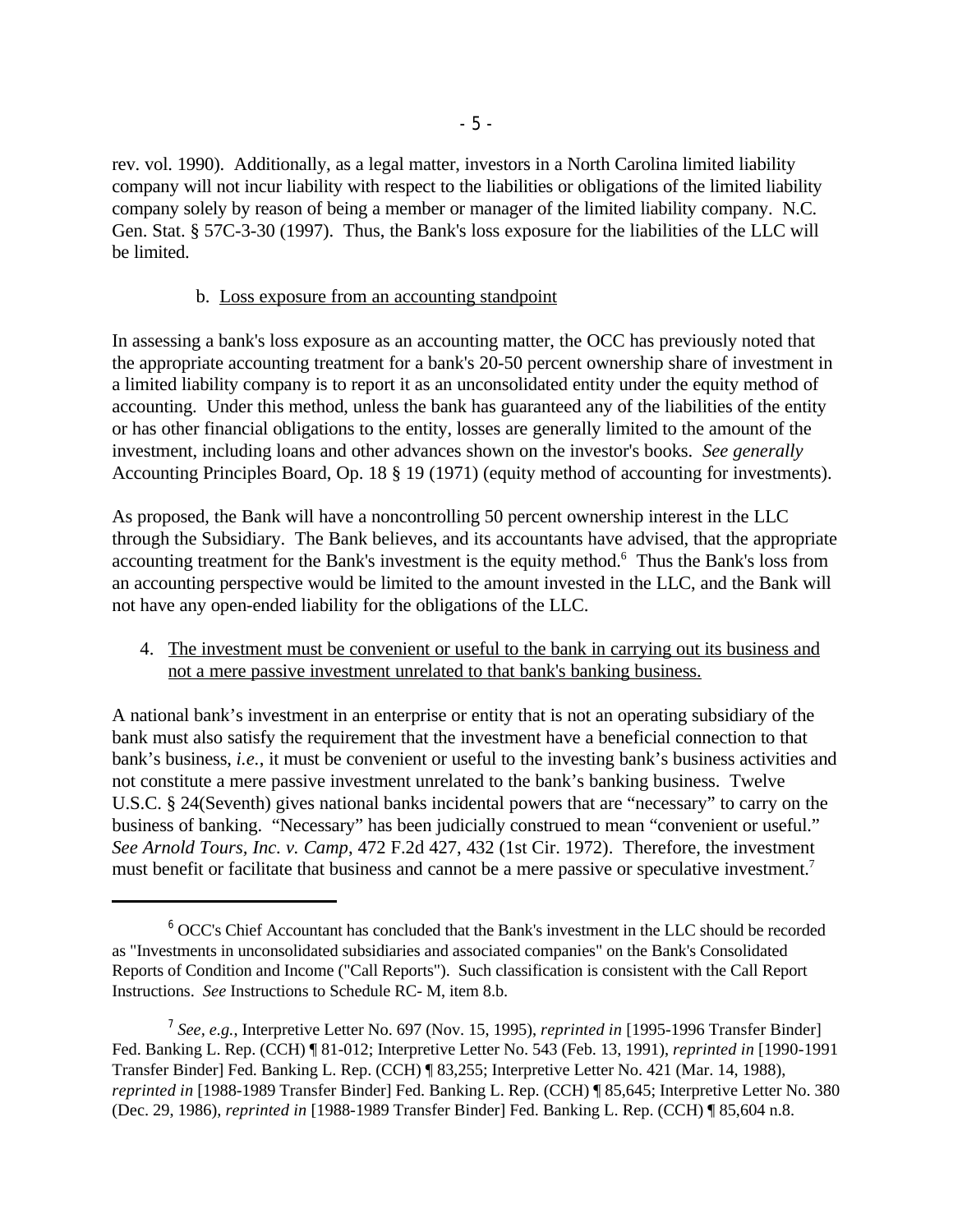This requirement is met in this case. The Bank acquired and currently holds the West Trade Property as real estate intended for future bank premises. The sole purpose of the LLC is to develop and manage the Complex to be used by the Bank as bank premises. The Bank is expected to remain, at all times, a substantial tenant within the Complex. Furthermore, the fact that the Bank will be a 50 percent owner of the LLC with MPC is evidence of its intention to remain actively involved in this business. Far from making a mere passive investment, the establishment of the LLC is directly related to this Bank's business and will be convenient and useful to it in carrying out its banking business. Therefore, the fourth standard is satisfied.

### **II. Section 29**

The remaining issue presented by your application concerns the Bank's potential subleasing of excess bank premises space to third-party tenants. As discussed above, 12 U.S.C. § 29(First) provides that a national bank may purchase, hold, and convey such real estate "as shall be necessary for its accomodation in the transaction of its business." Section 29's limitations are designed "to keep the capital of the banks flowing in the daily channel of commerce; to deter them from embarking in hazardous real estate speculations; and to prevent the accumulation of large masses of such property in their hands ...."<sup>8</sup> However, section 29 does not prohibit a national bank from owning or leasing premises larger than its current needs dictate.<sup>9</sup>

Consistent with section 29, the bank's activities must be conducted in good faith, that is, for banking purposes and not in an effort to violate section 29. Once a national bank owns property for its own use, both the courts and the OCC have recognized that the bank may maximize the utility of its banking premises by leasing excess space in its premises.<sup>10</sup>

In this case, the Bank previously acquired the West Trade Property as bank premises for use in future expansion. The property, in downtown Charlotte, is located near the Bank's main office location and other Bank or holding company corporate facilities. The Bank and Bank-dedicated service providers will initially occupy at least 90 percent of the Complex and, at all times, will occupy a substantial portion of each office building in the Complex.

The Bank has represented that over time, while its facilities requirements at the Complex may change, it will occupy at least 25 percent of each of the three office buildings in the Complex. This level of occupancy is sufficient for the office buildings still to be considered bank premises.

*Union Nat'l Bank v. Matthews*, 98 U.S. 621, 626 (1878). <sup>8</sup>

<sup>&</sup>lt;sup>9</sup> See Brown v. Schleier, 118 F. 981, 984 (8th Cir. 1902), *aff'd*, 194 U.S. 18 (1904) (noting that the National Bank Act does not preclude a national bank, acting in good faith, from maximizing the utility of its banking premises by leasing excess bank premises).

<sup>&</sup>lt;sup>10</sup> See, e.g., *Brown*; Interpretive Letter No. 758 (Apr. 5, 1996), *reprinted in* [1996-1997 Transfer Binder] Fed. Banking L. Rep. (CCH) ¶ 81-122 (authorizing national bank holding parkland as bank premises to lease a portion of the parkland to third-party).